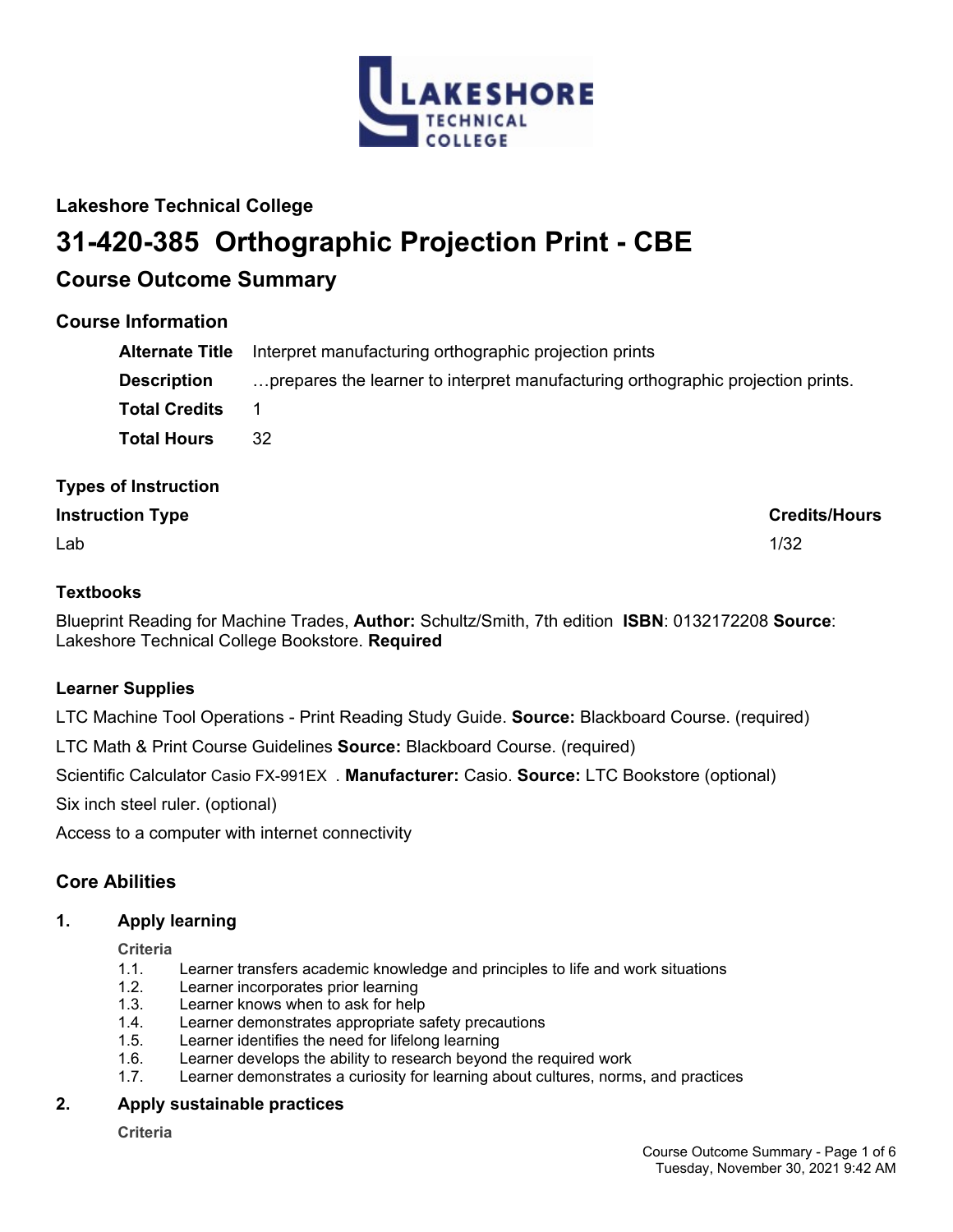- 2.1. Learner demonstrates awareness of the ecological impact related to his/her chosen area of study
- 2.2. Learner identifies environmental conservation strategies
- 2.3. Learner can identify how sustainable practices produce a lean work environment
- 2.4. Learner incorporates sustainable practices (environmental, economic, social, and cultural) during the decision making process

#### **3. Communicate effectively**

#### **Criteria**

- 3.1. Learner comprehends written materials
- 3.2. Learner writes clearly, concisely, and accurately
- 3.3. Learner adjusts communication style in order to meet the needs of others
- 3.4. Learner demonstrates active listening skills
- 3.5. Learner uses culturally appropriate verbal and non-verbal communication methods

#### **4. Demonstrate critical thinking**

#### **Criteria**

- 4.1. Learner determines issues that merit action
- 4.2. Learner takes initiative in the problem solving processes
- 4.3. Learner makes decisions considering alternatives and consequences
- 4.4. Learner refines action plans based on evaluation of feedback
- 4.5. Learner identifies interdependencies of world issues & events

#### **5. Demonstrate responsible and professional workplace behaviors**

#### **Criteria**

- 5.1. Learner displays behavior consistent with the ethical standards within a discipline or profession
- 5.2. Learner follows policies and procedures
- 5.3. Learner attends class as mandated by the instructor
- 5.4. Learner completes assignments on time
- 5.5. Learner exhibits academic honesty
- 5.6. Learner accepts responsibility and accountability for his/her actions
- 5.7. Learner demonstrates time management and task prioritization
- 5.8. Learner demonstrates ability to handle ambiguity and unfamiliar situations

### **6. Use mathematics effectively**

**Criteria**

- 6.1. Learner solves real world problems using mathematics
- 6.2. Learner measures accurately
- 6.3. Learner analyzes graphical information
- 6.4. Learner demonstrates an understanding of world measurements and foreign currency exchange

### **7. Work cooperatively**

### **Criteria**

- 7.1. Learner contributes to a group with ideas, suggestions, and effort
- 7.2. Learner completes his/her share of tasks necessary to complete a project
- 7.3. Learner encourages team members by listening and responding appropriately to their contributions
- 7.4. Learner maintains self control
- 7.5. Learner resolves differences for the benefit of the team
- 7.6. Learner accepts constructive feedback
- 7.7. Learner effectively establishes rapport and builds situationally appropriate relationships

# **Program Outcomes**

# **1. Interpret industrial/engineering drawings**

- **Summative Assessment Strategies**
- 1.1. WTCS TSA Scoring Guide

# **Criteria**

1.1. Interpret orthographic projections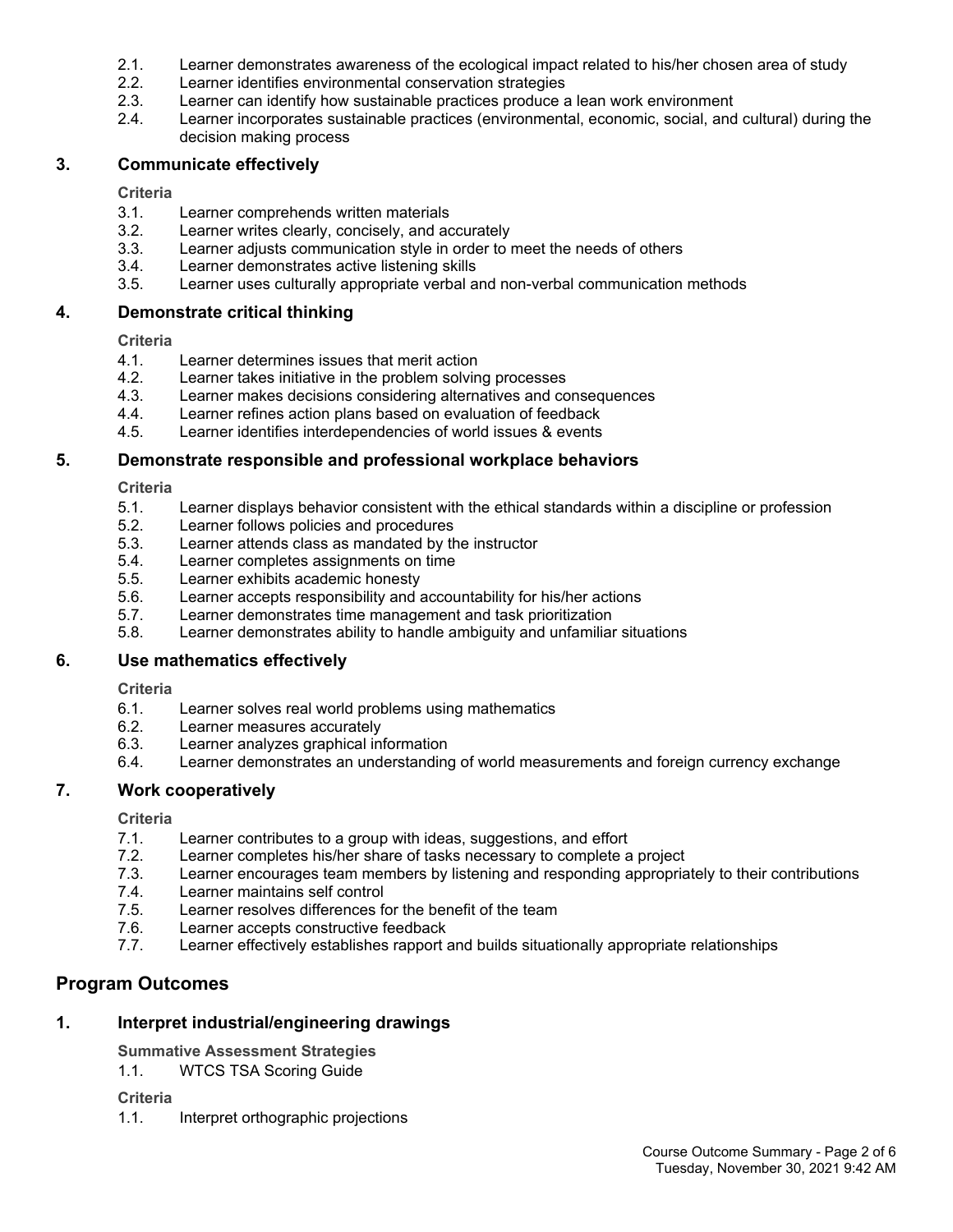- 1.2. Interpret lines, symbols, conventions and notations
- 1.3. Distinguish between structural shapes
- 1.4. Interpret a Bill of Materials
- 1.5. Determine location of part features according to established specifications
- 1.6. Calculate tolerances according to established specifications<br>1.7. Drawings follow view projection standards
- Drawings follow view projection standards
- 1.8. Interpret Geometric Dimensioning and Tolerancing

#### **Course Competencies**

#### **1. Interpret terminology commonly used in the machine trades.**

**Linked Core Abilities** Apply learning Communicate effectively Demonstrate critical thinking Demonstrate responsible and professional workplace behaviors Work cooperatively

**Linked Program Outcomes** Interpret industrial/engineering drawings

#### **Assessment Strategies**

- 1.1. Skillbuilder Exercise
- 1.2. Written Assignment

#### **Criteria**

#### *Performance will meet expectations when:*

- 1.1. learner submits the assignment.
- 1.2. you can interpret commonly used terminology .

#### **Learning Objectives**

- 1.a. Define common abbreviations used on manufacturing drawings.
- 1.b. Define common terms used in metal manufacturing.

#### **2. Interpret manufacturing drawings, paying close attention to common line types.**

**Linked Core Abilities** Apply learning Communicate effectively Demonstrate critical thinking Demonstrate responsible and professional workplace behaviors Work cooperatively

**Linked Program Outcomes** Interpret industrial/engineering drawings

#### **Assessment Strategies**

- 2.1. Skillbuilder Exercise
- 2.2. Written Assignment

**Criteria**

#### *Performance will meet expectations when:*

- 2.1. learner submits the assignment.
- 2.2. you can identify common line types on manufacturing drawings.

#### **Learning Objectives**

- 2.a. Explain what each type of line represents and how it is used.
- 2.b. Identify in a drawing common line types used in manufacturing drawings.

#### **3. Interpret manufacturing drawings, paying close attention to dimensional systems, title block information and drawing notes.**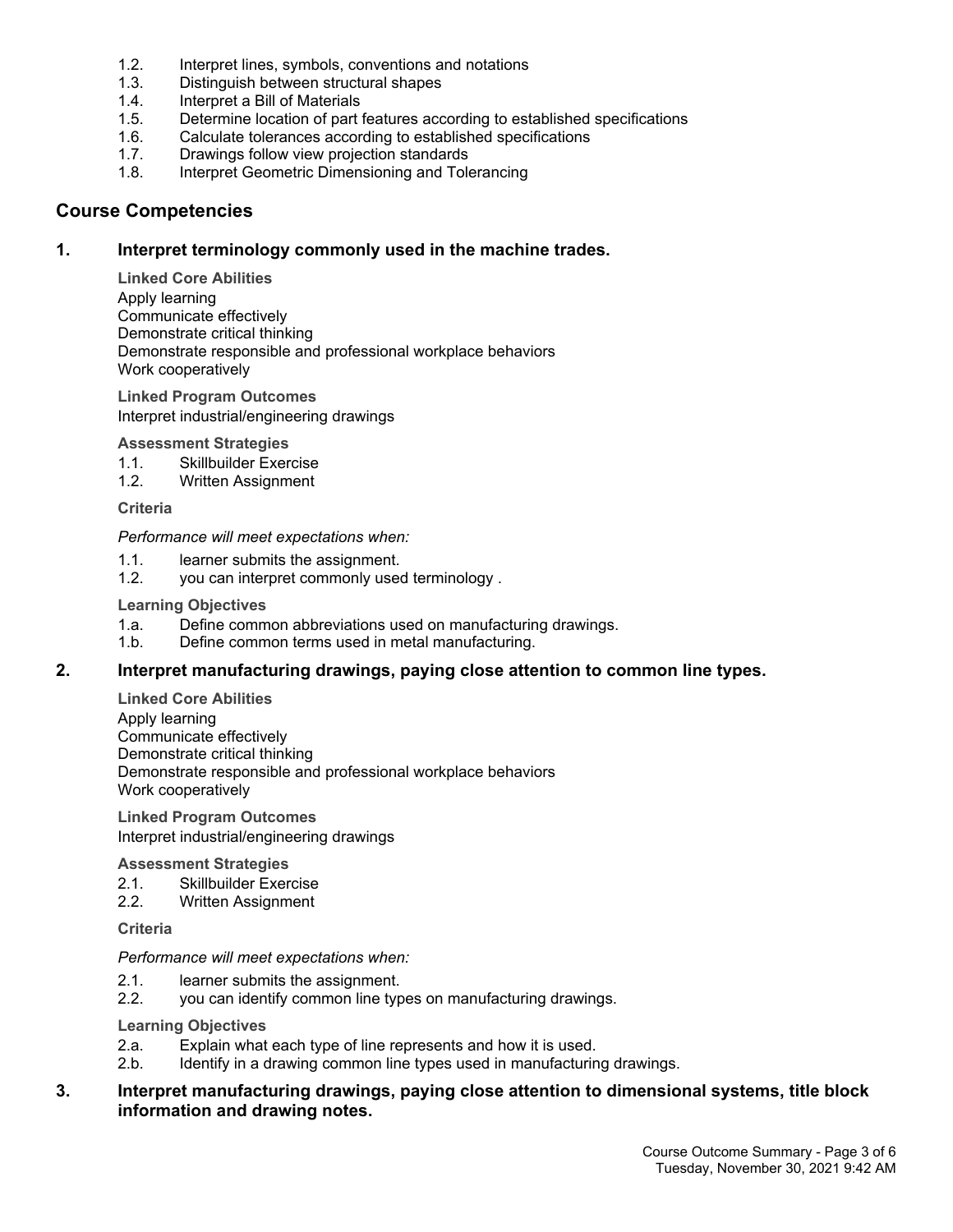**Linked Core Abilities** Apply learning Communicate effectively Demonstrate critical thinking Demonstrate responsible and professional workplace behaviors Use mathematics effectively Work cooperatively

**Linked Program Outcomes** Interpret industrial/engineering drawings

#### **Assessment Strategies**

- 3.1. Skillbuilder Exercise
- 3.2. Written Assignment
- 3.3. Written Test

#### **Criteria**

#### *Performance will meet expectations when:*

- 3.1. learner submits the assignment.<br>3.2. learner applies the information in
- learner applies the information in the title block to the part print drawing.
- 3.3. learner completes written test.

#### **Learning Objectives**

- 3.a. Recognize different dimension arrangements used on working drawings.
- 3.b. Explain the different types of title block information.
- 3.c. Explain what a tolerance is and define its importance.
- 3.d. Explain how tolerances can be displayed on drawings.
- 3.e. Recognize factors that affect tolerances.

#### **4. Apply sketching techniques to the development of both isometric and orthographic drawings.**

**Linked Core Abilities**

Apply learning Communicate effectively Demonstrate critical thinking Demonstrate responsible and professional workplace behaviors Use mathematics effectively Work cooperatively

**Linked Program Outcomes** Interpret industrial/engineering drawings

#### **Assessment Strategies**

- 4.1. Skillbuilder Exercise
- 4.2. Written Assignment

#### **Criteria**

*Performance will meet expectations when:*

- 4.1. learner sketches an orthographic drawing from an isometric pictorial.
- 4.2. learner sketches an isometric pictorial from a orthographic drawing.
- 4.3. learner completes written assignment.

#### **Learning Objectives**

- 4.a. Explain the relationships among surfaces, lines and points.
- 4.b. Explain the importance of the relative positions of views on an industrial print.
- 4.c. Recognize the viewings angles for the front, top and side views.
- 4.d. Recognize differences between isometric perspective and oblique perspective drawings.
- 4.e. List the factors that determine which view is selected as the front view.
- 4.f. Create orthographic flat view drawings from isometric perspective drawings.
- 4.g. Create isometric perspective drawings from orthographic flat view drawings.

### **5. Interpret multi-view drawings for the purpose of determining missing dimensions, using**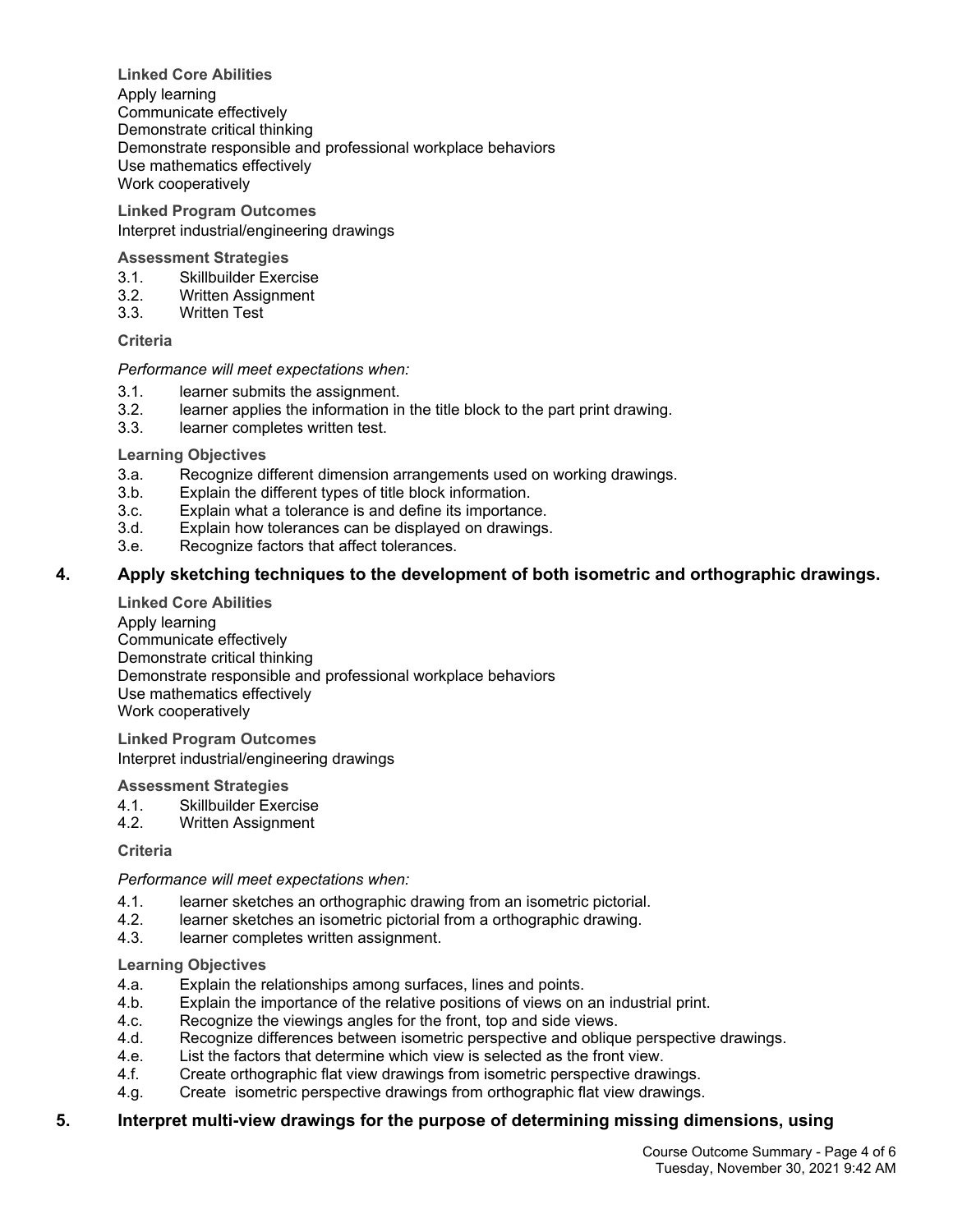#### **standard and specific tolerances.**

**Linked Core Abilities** Apply learning Communicate effectively Demonstrate critical thinking Demonstrate responsible and professional workplace behaviors Use mathematics effectively Work cooperatively

**Linked Program Outcomes** Interpret industrial/engineering drawings

#### **Assessment Strategies**

- 5.1. Skillbuilder Exercise
- 5.2. Written Assignment
- 5.3. Written Test

#### **Criteria**

#### *Performance will meet expectations when:*

- 5.1. learner will interpret multi-view drawings for specific dimensions.
- 5.2. learner submits the assignment.
- 5.3. learner completes written test.

#### **Learning Objectives**

- 5.a. Recognize and apply concepts of chain dimensioning.
- 5.b. Recognize and apply concepts of absolute dimensioning.
- 5.c. Translate feature dimensions from view to view.

#### **6. Interpret manufacturing drawings that use foreshortened views, and determine missing angular dimensions.**

**Linked Core Abilities** Apply learning Communicate effectively Demonstrate critical thinking Demonstrate responsible and professional workplace behaviors Use mathematics effectively Work cooperatively

**Linked Program Outcomes** Interpret industrial/engineering drawings

#### **Assessment Strategies**

- 6.1. Skillbuilder Exercise
- 6.2. Written Assignment

#### **Criteria**

#### *Performance will meet expectations when:*

- 6.1. learner will interpret multi-view drawings with foreshortened views and inclined planes.
- 6.2. learner submits the assignment.

#### **Learning Objectives**

- 6.a. Determine included angle dimensions.
- 6.b. Determine angle of centerline dimensions.
- 6.c. Determine lengths of slots and grooves.

#### **7. Interpret manufacturing drawings paying close attention to reference dimensions, keyseats, keyways, counterbores, countersinks, and surface finish characteristics.**

**Linked Core Abilities** Apply learning Communicate effectively